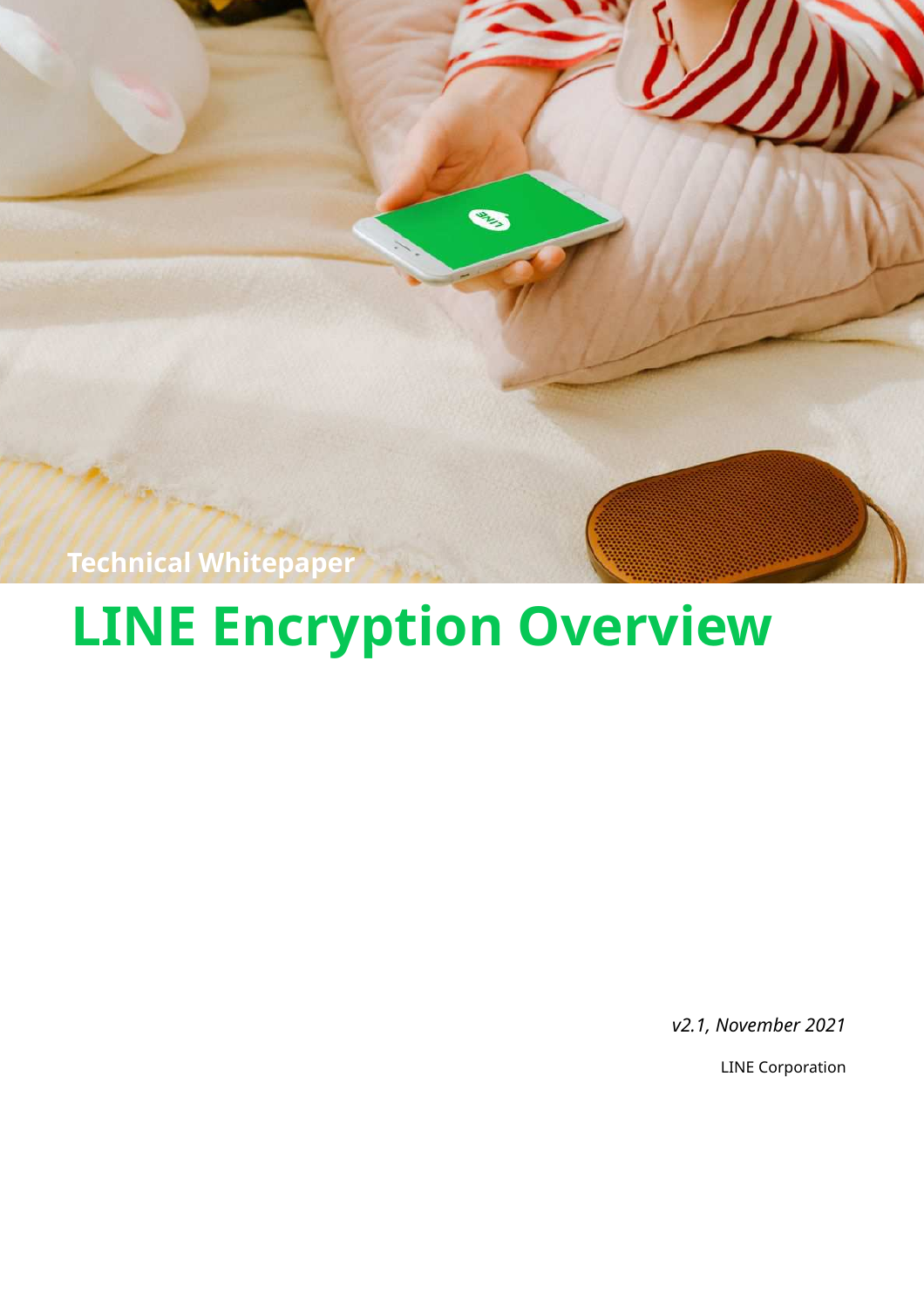## **Copyright**

Copyright© 2021 LINE Corporation. All Rights Reserved.

This document is an intellectual property of LINE Corp.; unauthorized reproduction or distribution of this document, or any portion of it is prohibited by law.

This document is provided for informational purposes only. LINE Corp. has endeavored to verify the completeness and accuracy of information contained in this document, but it does not take the responsibility for possible errors or omissions in this document. Therefore, the responsibility for the usage of this document or the results of the usage falls entirely upon the user, and LINE Corp. does not make any explicit or implicit guarantee regarding this.

Software products or merchandises mentioned in this document, including relevant URL information, conform to the copyright laws of their respective owners. The user is solely responsible for any results occurred by not complying with applicable laws.

LINE Corp. may modify the details of this document without prior notice.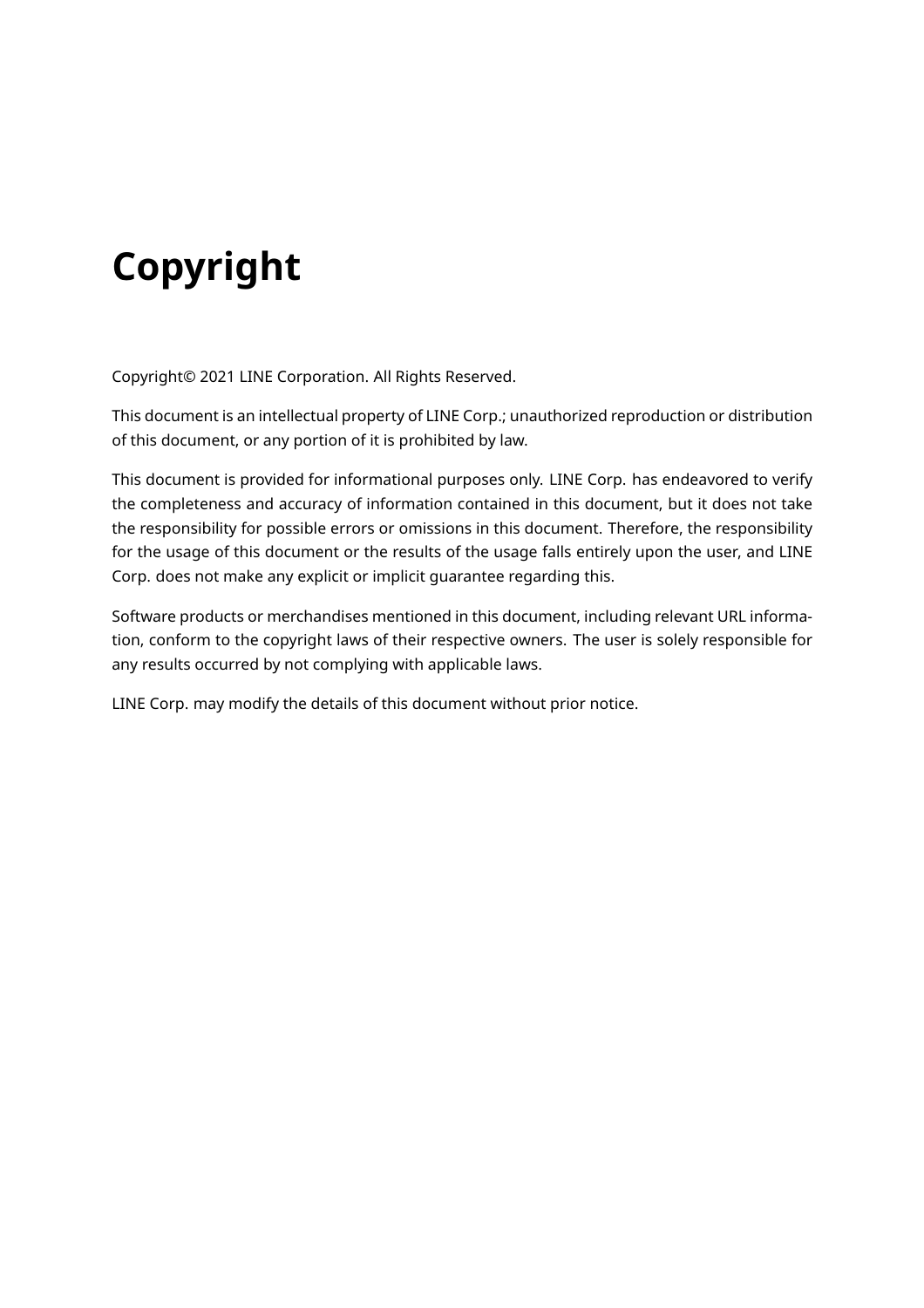## **Revision history**

| <b>Version</b> | Date       | <b>Notes</b>                 |
|----------------|------------|------------------------------|
| 2.1            | 2021-11-29 | Add updates                  |
| 2.0            | 2019-10-28 | Update for Letter Sealing v2 |
| 1.0            | 2016-09-29 | Initial Publication          |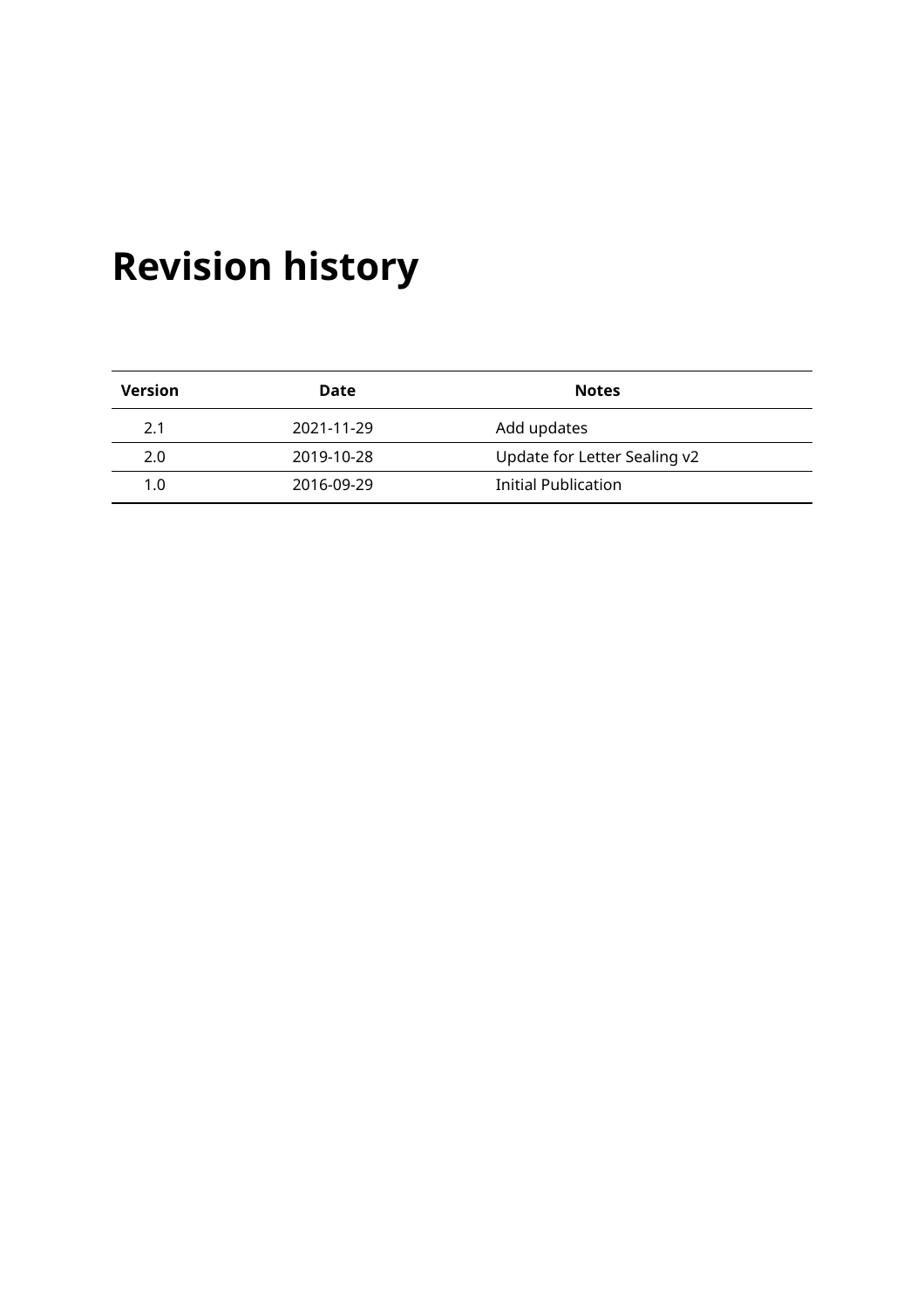## **Contents**

|  | $\mathbf 1$ |  |
|--|-------------|--|
|  |             |  |
|  |             |  |
|  |             |  |
|  |             |  |
|  |             |  |
|  |             |  |
|  |             |  |
|  |             |  |
|  |             |  |
|  |             |  |
|  |             |  |
|  |             |  |
|  |             |  |
|  |             |  |
|  |             |  |
|  |             |  |
|  | 9           |  |
|  |             |  |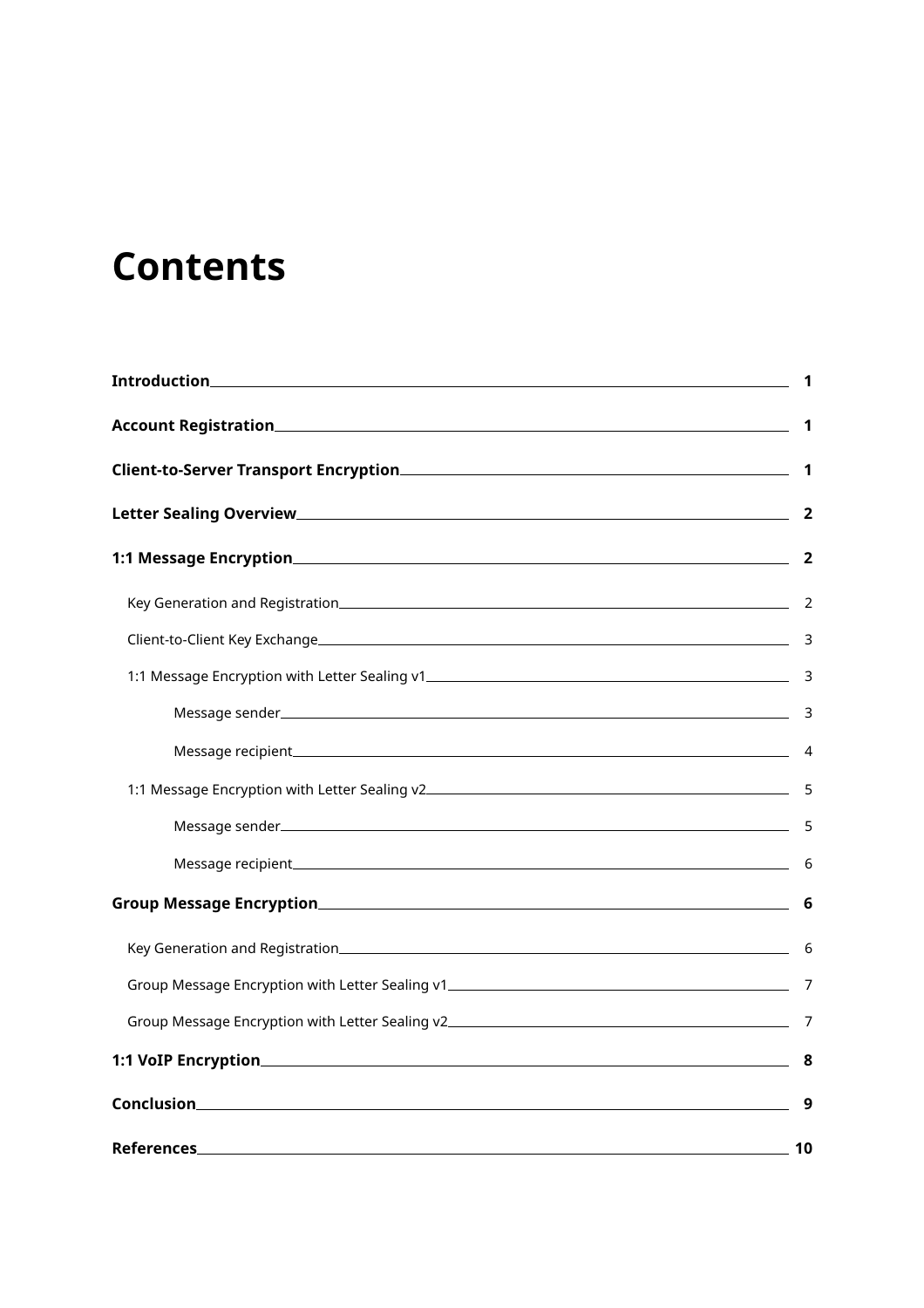## <span id="page-4-0"></span>Introduction

Letter Sealing is the common name of all end-to-end encrypted (E2EE) protocols integrated in LINE's messaging and VoIP services. This whitepaper offers in-depth details to Letter Sealing, encryption protocols and algorithms used in LINE's messaging and VoIP platform.

The scope of this document extends to LINE clients for Android and iOS. Clients targeting other platforms may have different implementation. The protocols in this document are integrated in LINE v6.7 and later versions.

Letter Sealing v2 has been integrated in LINE from v8.15 for iOS mobile clients, v8.17 for Android mobile clients, and v2.6 for LINE Lite clients.

<span id="page-4-1"></span>Targeting security engineers and developers, this whitepaper assumes that readers have a strong understanding of encryption technology.

## Account Registration

Signing up for a LINE account requires users to provide a valid phone number**[a](#page-4-4)** and register an account password. Users can add their email address after registration. The email address and password registered are used in account migration**[b](#page-4-5)** , logging in to LINE Desktop clients and for accessing LINE's web-based services.

If the user chooses to register an email address, LINE requests the user to verify the ownership of the email address by sending a randomly generated 4-digit verification code to the specified email address. The user then is required to enter this code into the LINE client or alternatively, click the verification link provided with the code, on their mobile device. If and only if verification is successful, the user account is enabled to use LINE authentication (namely, LINE Login) via email address and password.

## <span id="page-4-2"></span>Client-to-Server Transport Encryption

LINE mobile clients no longer use SPDY 2.0 as the main transport protocol, as SPDY 2.0 is deprecated. So is the earlier transport layer encryption implemented in LINE. The new main protocol is HTTP2[1](#page-13-0) .

<span id="page-4-3"></span>LINE is in the process of migrating to TLS 1.[2](#page-13-1) and TLS 1.[3](#page-13-2) $^2$ . See the transparency report $^3$  for the migration status.

**<sup>a</sup>**Creating a new LINE account with a Facebook account is obsolete from April 2020.

<span id="page-4-5"></span><span id="page-4-4"></span>**<sup>b</sup>**You can transfer LINE accounts among devices. For more information, see <https://guide.line.me/en/migration/>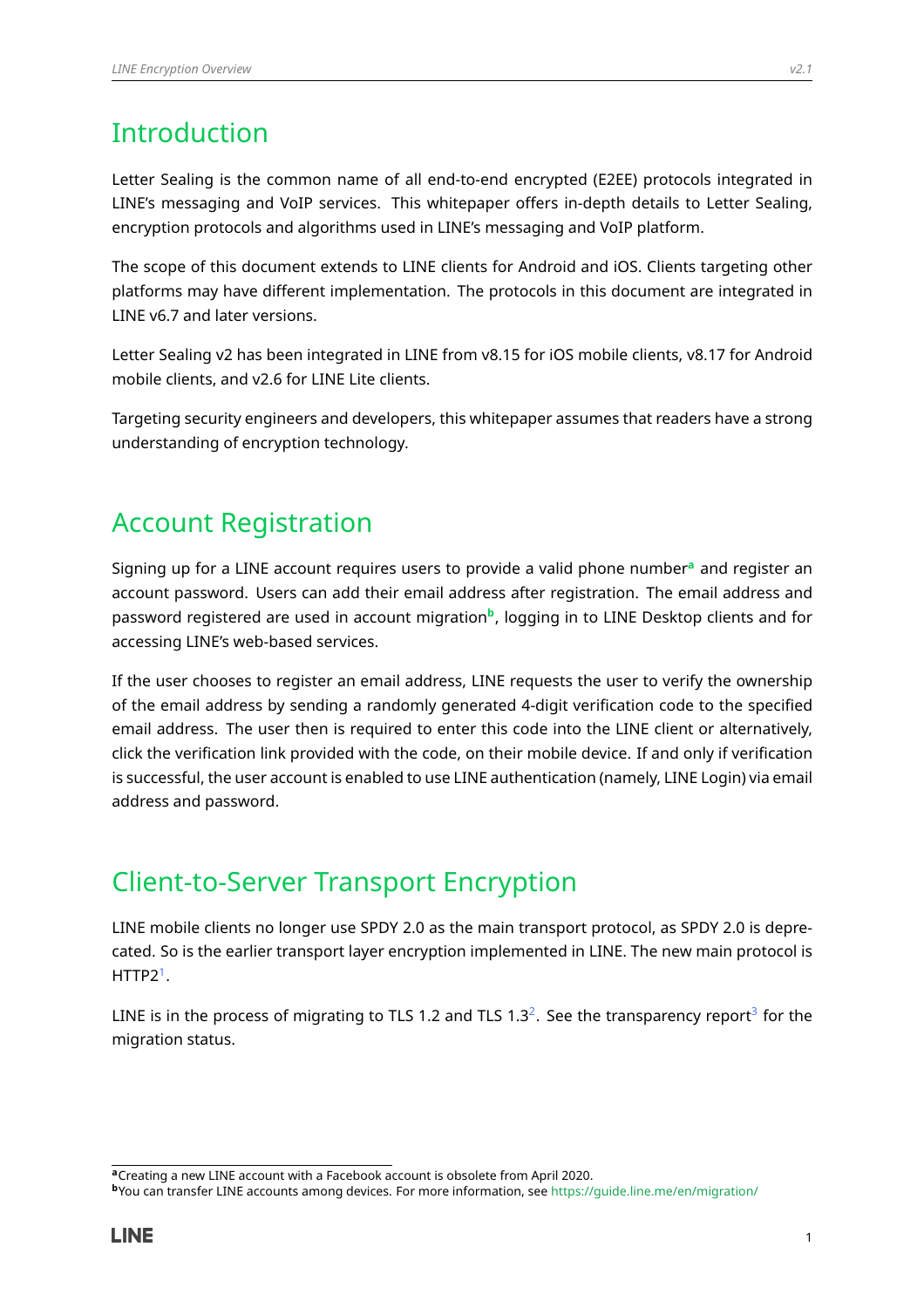## Letter Sealing Overview

Letter Sealing implies all end-to-end encrypted (E2EE) protocols integrated in LINE's messaging and VoIP services. Letter Sealing is applied to text messages, location messages, and 1:1 audio & video calls. The scope of application is subject to change. For up-to-date information on scope, see the transparency report $^3.$  $^3.$  $^3.$ 

LINE encrypts messages locally on a client device before sending messages to LINE's messaging server. Such encrypted messages can only be decrypted by the intended recipient. Letter Sealing is applied only to message payloads; message metadata such as sender ID and recipient ID is not encrypted.

Although the first version of Letter Sealing encountered message data integrity issues $^4$  $^4$ , Letter Sealing v2 guarantees stronger protection over messages, with all the issues resolved. Although not encrypted, the new version protects the integrity of message metadata.

Letter Sealing v2 is applied by default on [1:1](#page-5-0) and [group](#page-9-0) messages if the sending LINE client supports v2. If the receiving client does not support Letter Sealing v2, the sending client downgrades the protocol to Letter Sealing v1 and resends the message.

The main cryptographic algorithms used in Letter Sealing for messaging, supported data and metadata protection levels are as the following.

|                              | <b>Version 1</b>         | <b>Version 2</b>        |  |
|------------------------------|--------------------------|-------------------------|--|
| Key exchange algorithm       | ECDH over Curve255195    |                         |  |
| Message encryption algorithm | AES256-CBC               | AES256-GCM <sup>6</sup> |  |
| Message hash function        | <b>SHA-256</b>           | N/A                     |  |
| Data authentication          | AES-ECB with SHA-256 MAC | AES256-GCM              |  |
| Message data                 | Encryption and integrity |                         |  |
| Message metadata             | Not protected            | Integrity               |  |

## <span id="page-5-0"></span>1:1 Message Encryption

<span id="page-5-1"></span>To send encrypted messages, LINE clients go through a process of generating, registering, and exchanging keys and lastly encrypting messages. All units of this process are similar between the two versions of Letter Sealing. The difference lies in message encryption protocols.

## Key Generation and Registration

Sending encrypted messages requires a Letter Sealing ECDH key pair. LINE clients generate a key pair if there is none for the LINE user on the device and save the pair securely in the application's private storage.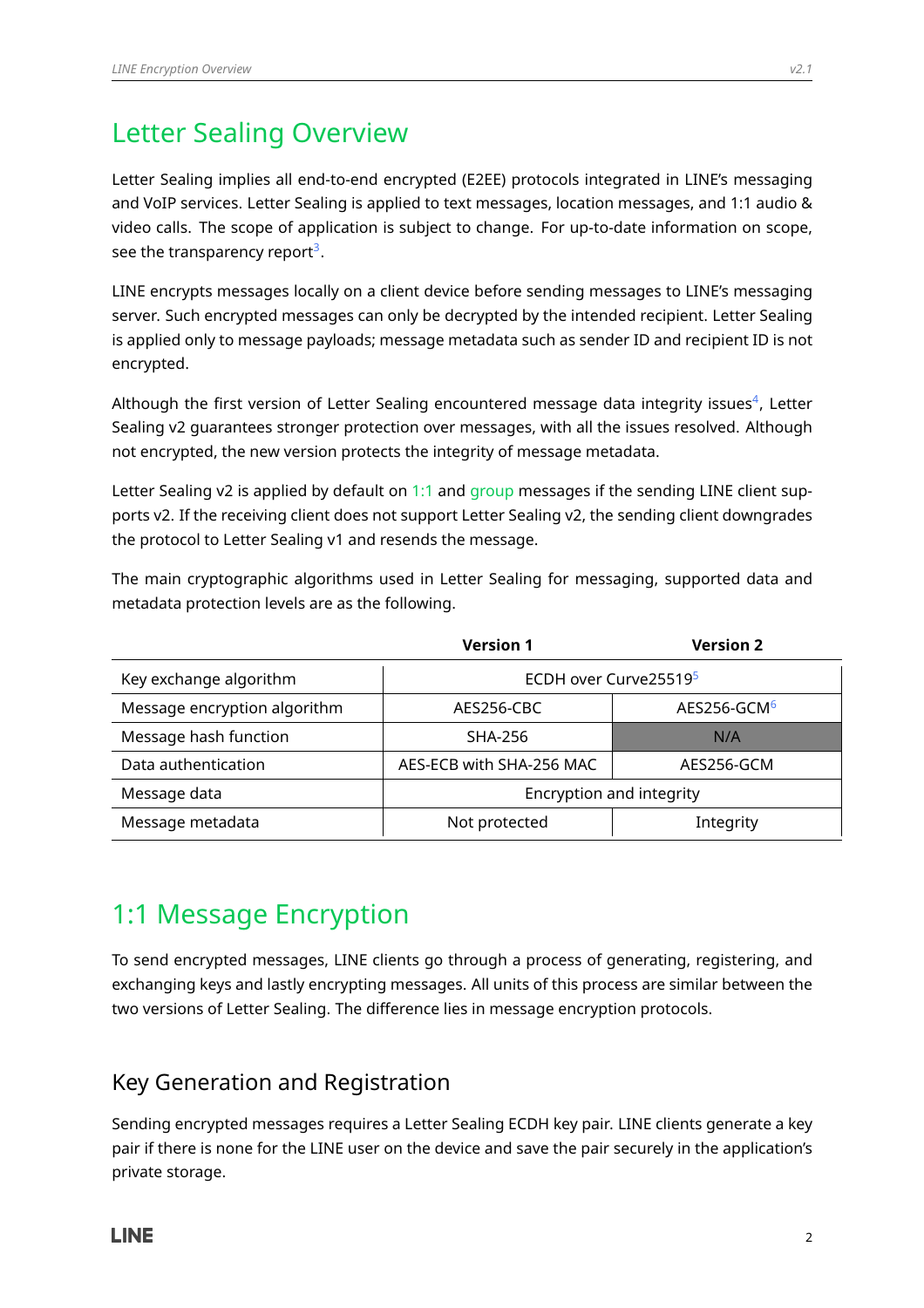<span id="page-6-0"></span>After generating a key pair, the LINE client registers the public key on a LINE's messaging server. The server then associates the key with the authenticated LINE user and returns a unique key ID to the client. This unique key ID is bound to the LINE user and represents the latest version of the user's public key.

### Client-to-Client Key Exchange

LINE clients participating in a chat must share a common cryptographic secret before exchanging encrypted messages. The process for obtaining a shared secret is as follows.

- 1. The sending client retrieves the current public key of the recipient.
- 2. The sending client passes its own private key and the recipient's public key to the ECDH algorithm to generate a shared secret.
- 3. The recipient generates the same shared secret using their own private key and the sender's public key.

The ECDH algorithm used in the process is as follows.

*SharedSecret*  $=$   $ECDH_{curve25519}(key_{private}^{user1},key_{public}^{user2})$  $=$   $ECDH_{curve25519}(key_{private}^{user2},key_{public}^{user1})$ 

<span id="page-6-1"></span>The whole process is transparent to users. There is no trusted third party who verifies public keys. Nevertheless, there is a way for users to verify the recipient. LINE enables users to view the fingerprint of their and the recipient's public key and thus verify the key out-of-band**[a](#page-6-3)** .

## 1:1 Message Encryption with Letter Sealing v1

<span id="page-6-2"></span>LINE encrypts each message with a unique encryption key and IV (Initialization Vector).

#### **Message sender**

The sending LINE client encrypts the message in the following steps. The sending client:

1. Derives an encryption key and IV from the [shared secret calculated](#page-6-0) and a randomly generated 8-byte salt:

<span id="page-6-3"></span>**<sup>a</sup>**https://help.line.me/line/?contentId=20004441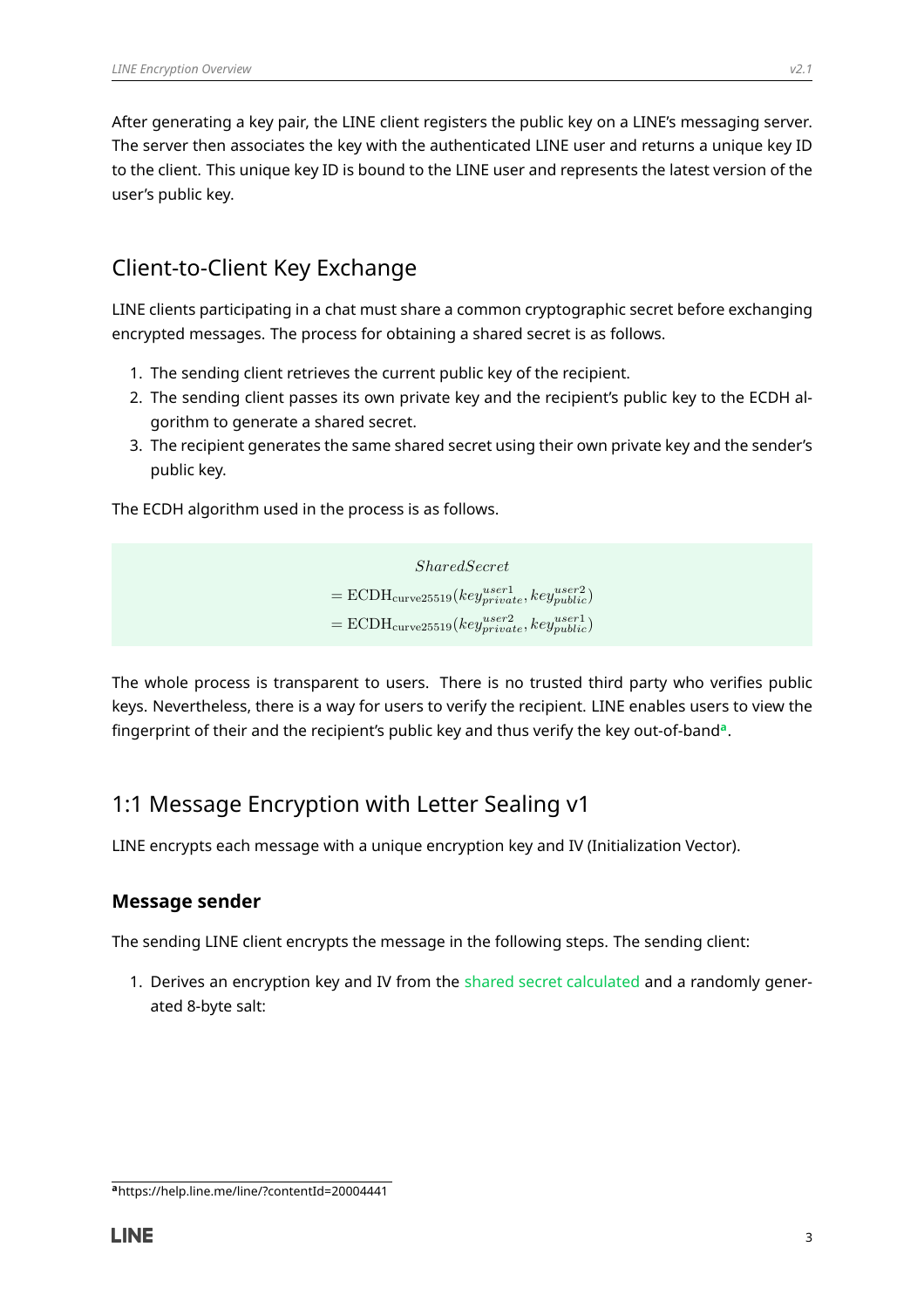$salt = random_{secur}(8)$  $Key_{encrunt} = SHA256(SharedSecret || salt || "Key")$  $IV_{pre} = \text{SHA256}(SharedSecret|| salt||\text{``IV''})$  $IV_{encrunt} = IV_{pre}[0:15] \oplus IV_{pre}[16:31]$ 

2. Encrypts the message payload (*M*) with the encryption key (*Keyencrypt*) and IV (*IVencrypt*) obtained from the previous step, using AES-256-CBC:

 $C = \text{AES} - \text{CBC}(Key_{encrunt}, IV_{encrunt}, M)$ 

3. Calculates a message authentication code (*MAC*) of the ciphertext (*C*):

 $MAC<sub>plain</sub> = SHA256(C)$ 

 $MAC_{enc} = AES - ECB(Key_{encrypt}, MAC_{plain}[0:15] \oplus MAC_{plain}[16:31])$ 

4. Sends the message to the recipient consisting of the following fields.

|--|

Message fields, other than the ones generated in the process are as follows.

- **Version, Content type**: Serve to identify the Letter Sealing version used to encrypt the message
- **Sender key ID**: Used by the message recipient to retrieve the public key used in encrypting the message
- **Recipient key ID**: Helps verifying that the message can be decrypted using the current local private key

<span id="page-7-0"></span>Messages targeting a previous key pair (such as one used before migrating to the current device) may not be decrypted. To facilitate device migration, LINE clients automatically request the LINE messaging server to resend recent messages targeting a previous key pair.

#### **Message recipient**

The LINE client receiving an encrypted message decrypts the message in the following steps. The receiving client:

- 1. Determines whether they can decrypt the message.
- 2. (If the client can decrypt the message) Derives the shared secret, symmetric encryption key, and IV.
- <span id="page-7-1"></span>3. Calculates the message authentication code (*MAC*) of the ciphertext received and compares the value with the *MAC* contained in the message. If the codes match, the client decrypts and displays the message to the LINE user. If not, the client does not display the message.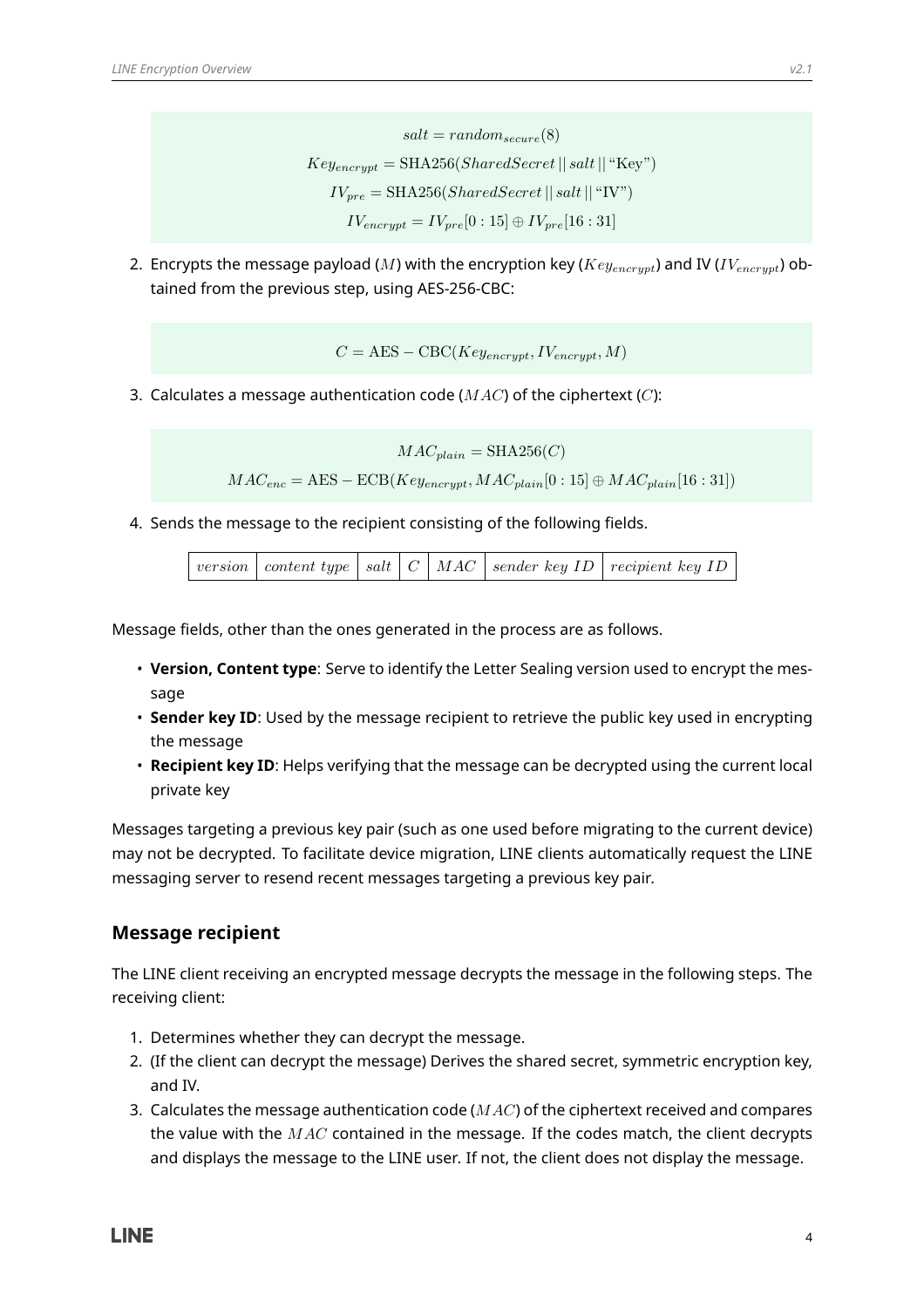## 1:1 Message Encryption with Letter Sealing v2

<span id="page-8-0"></span>In Letter Sealing v2, LINE encrypts each message with a unique encryption key and a random nonce.

#### **Message sender**

The sending LINE client encrypts the message in the following steps. The sending client:

1. Derives an encryption key using two values; the shared secret calculated in the [client-to-client key exchange](#page-6-0) step and a 16-byte randomly generated salt.

> $salt = random_{secure}(16)$  $Key_{\text{energy}} = \text{SHA256}(SharedSecret || salt || \text{``Key''})$

2. Calculates nonce by concatenating an 8-byte per-chat counter with a 4-byte randomly generated value.

```
nonce[12] = per_chatcounter[8] || randomsecure(4)
```
3. Encrypts the message payload (*M*) with AES256-GCM, using the key(*Keyencrypt*) and *nonce* calculated. GCM being an AEAD (Authenticated Encryption with Associated Data) scheme, ensures data confidentiality and integrity. Letter Sealing v2 adds message metadata as associated data for integrity enforcement. The metadata is as follows.

$$
AAD =
$$

*recipientID* || *senderID* || *senderkeyID* || *recipientkeyID* || *version* || *contenttype*

The output, GCM tag, is 16-byte long.

 $(C, tag) = AES - GCM(Key_{encrvpt}, nonce, M, AAD)$ 

4. Sends the message to the recipient consisting of the following fields.

|  |  |  |  |  |  | version   content type   salt   $C  tag$   nonce   sender key ID   recipient key ID |
|--|--|--|--|--|--|-------------------------------------------------------------------------------------|
|--|--|--|--|--|--|-------------------------------------------------------------------------------------|

The fields version, content type, sender key ID, and recipient key ID are similar to those included in messages with Letter Sealing v1. The difference lies in:

- Ciphertext and GCM tag sent concatenated as one chunk of data
- <span id="page-8-1"></span>• Nonce added as a separate chunk to the message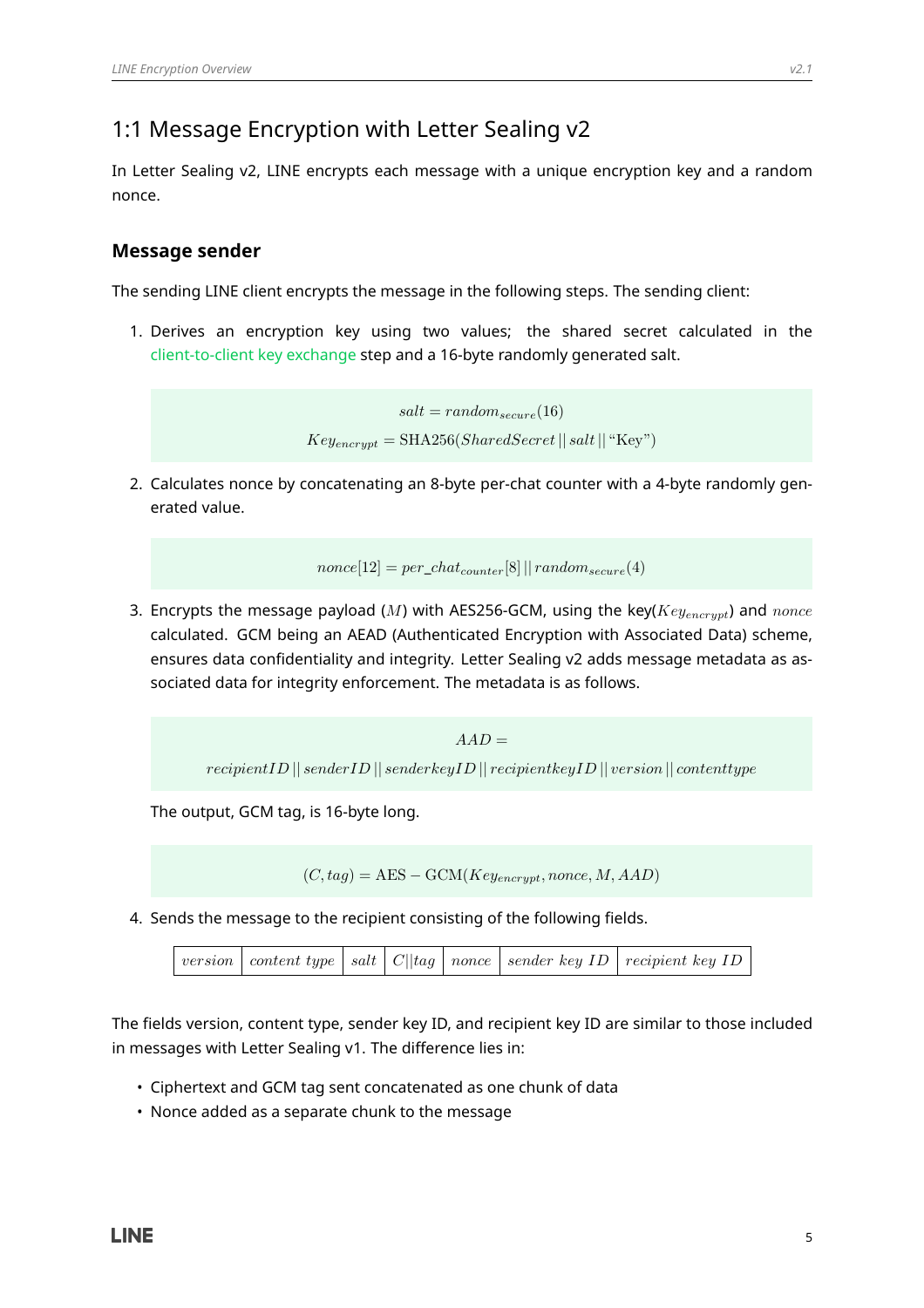#### **Message recipient**

The LINE client receiving an encrypted message decrypts the message in the following steps. The receiving client:

- 1. Derives an encryption key using the shared secret and salt from the message.
- 2. Decrypts the ciphertext with AES-GCM.
- 3. Provides messages metadata as AAD (Additional Authenticated Data).
- <span id="page-9-0"></span>4. If the GCM tag received matches the tag computed during the decryption, the recipient displays the message to the LINE user. If not, the client does not display the message.

## Group Message Encryption

<span id="page-9-1"></span>Similar to 1:1 message encryption, the difference between the two versions of Letter Sealing for group message encryption is only in the message encryption process.

### Key Generation and Registration

To implement encrypted group chats, LINE generates a shared group key and securely distributes the key to all group members. A shared group key is typically generated by the first member wishing to send a message to the group. To generate and distribute a shared group key, a LINE client:

- 1. Generates a new ECDH key pair. The private key of the pair serves as the group's shared key.
- 2. Retrieves the public keys of all group members.
- 3. Derives a set of symmetric encryption keys. A symmetric encryption key is calculated with the private key of the current user and the public key of a group member; this calculation is performed for all public keys retrieved from the previous step. The key derivation process is the same as 1:1 chats, as described in [Key Generation and Registration](#page-5-1) and [Client-to-Client Key Exchange](#page-6-0) sections.
- 4. Encrypts the shared group key with a symmetric encryption key derived from the previous step. This encryption is performed with all symmetric encryption keys, one by one.
- 5. Sends the encrypted shared group keys to LINE's messaging server.

<span id="page-9-2"></span>LINE's messaging server associates the encrypted group keys with the group and returns the ID of the latest shared group key. When members join or leave the group chat, a new shared group key is generated and associated with the group.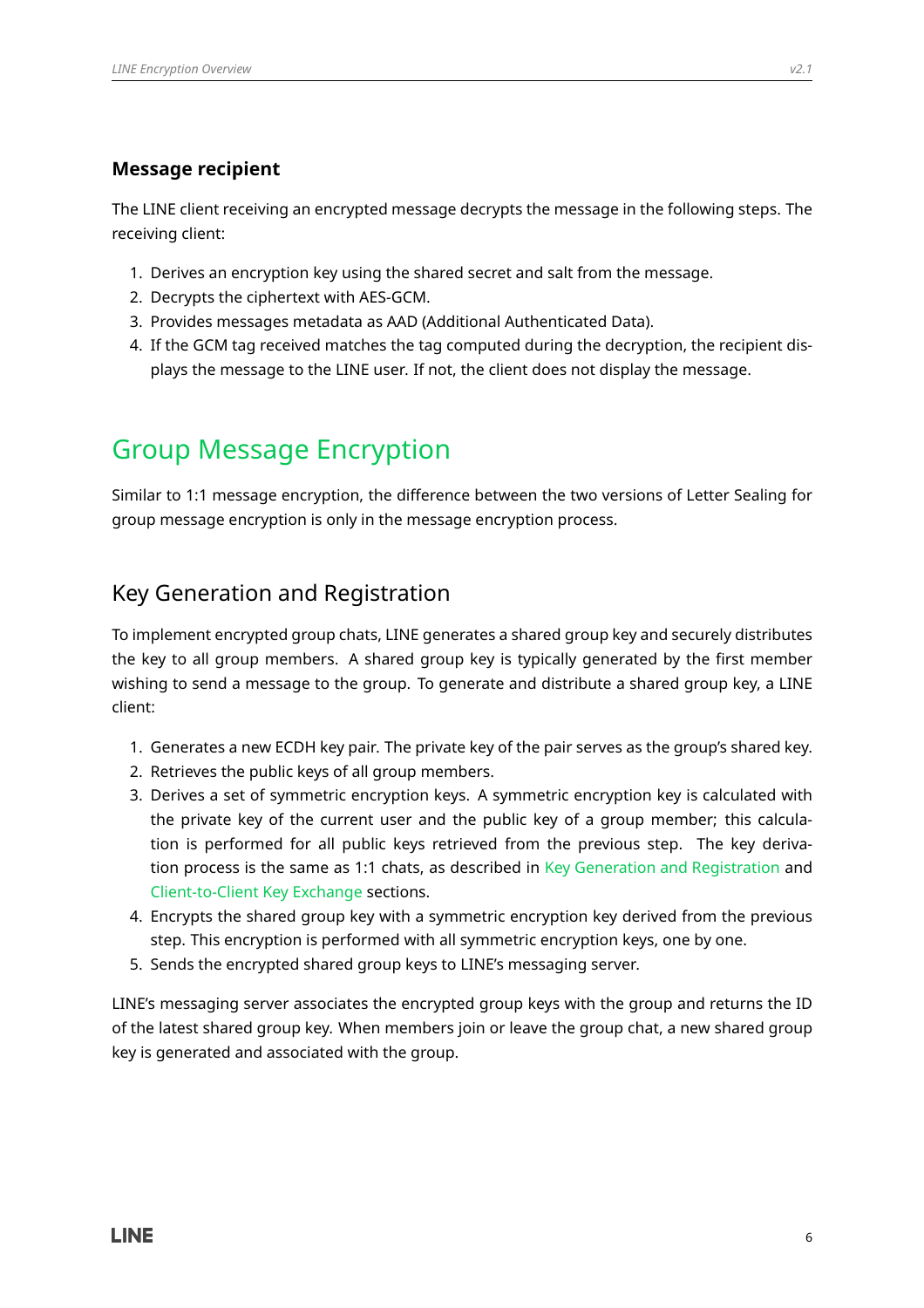### Group Message Encryption with Letter Sealing v1

For LINE group chat members to send a message to the group using Letter Sealing v1, their LINE client first retrieves the encrypted shared group key (*Sharedkeygroup*), decrypts the key, and caches the key locally.

To send a message, a group member derives an encryption key (*Keyencrypt*) and IV (*IVencrypt*), using the shared group key and their own public key as input. The process is similar to the one used for [1:1 chats with Letter Sealing v1](#page-6-1) as specified below.

> $SharedSecret_{group} = \text{ECDH}_{curve25519}(Sharedkey_{group}, key_{public}^{sender})$  $salt = random_{secure}(8)$  $Key_{\text{encrypt}} = \text{SHA256}(SharedSecret_{\text{group}} || salt || \text{``Key''})$  $IV_{pre} = \text{SHA256}(SharedSecret_{group} || salt || "IV")$  $IV_{\text{energy}} = IV_{\text{pre}}[0:15] \oplus IV_{\text{pre}}[16:31]$

After obtaining required elements, LINE encrypts and formats message data for group messages as described for [1:1 messages.](#page-6-1) The only difference for group messages is that the fields recipient ID and the *recipient key ID* are replaced with the group chat ID and the ID of the shared group key, respectively.

### <span id="page-10-0"></span>Group Message Encryption with Letter Sealing v2

Group message encryption with v2 computes the *Sharedkeygroup* as described in the [Key Generation and Registration](#page-9-1) section. For LINE group chat members to send a group message with Letter Sealing v2, their LINE client first retrieves the encrypted shared group key (*Sharedkeygroup*), decrypts the key, and caches the key locally.

To send a message, a group member derives an encryption key (*Keyencrypt*) using the shared group key and their own public key. The calculation is similar to that of 1:1 chats with  $v^2$ , as follows.

> $SharedSecret_{group} = \text{ECDH}_{curve25519}(Sharedkey_{group}, key_{public}^{sender})$  $salt = random_{secure}(16)$  $Key_{\text{encrypt}} = SHA256(SharedSecret_{\text{group}} || salt ||$ "Key")  $\textit{none}[12] = \textit{per\_chat}_{counter}[8] || \textit{random}_{secure}(4)$

<span id="page-10-1"></span>LINE encrypts and formats message data for group messages as described for [1:1 messages.](#page-7-1) The only difference for group messages is that the field *recipient key ID* is replaced with the ID of the shared group key.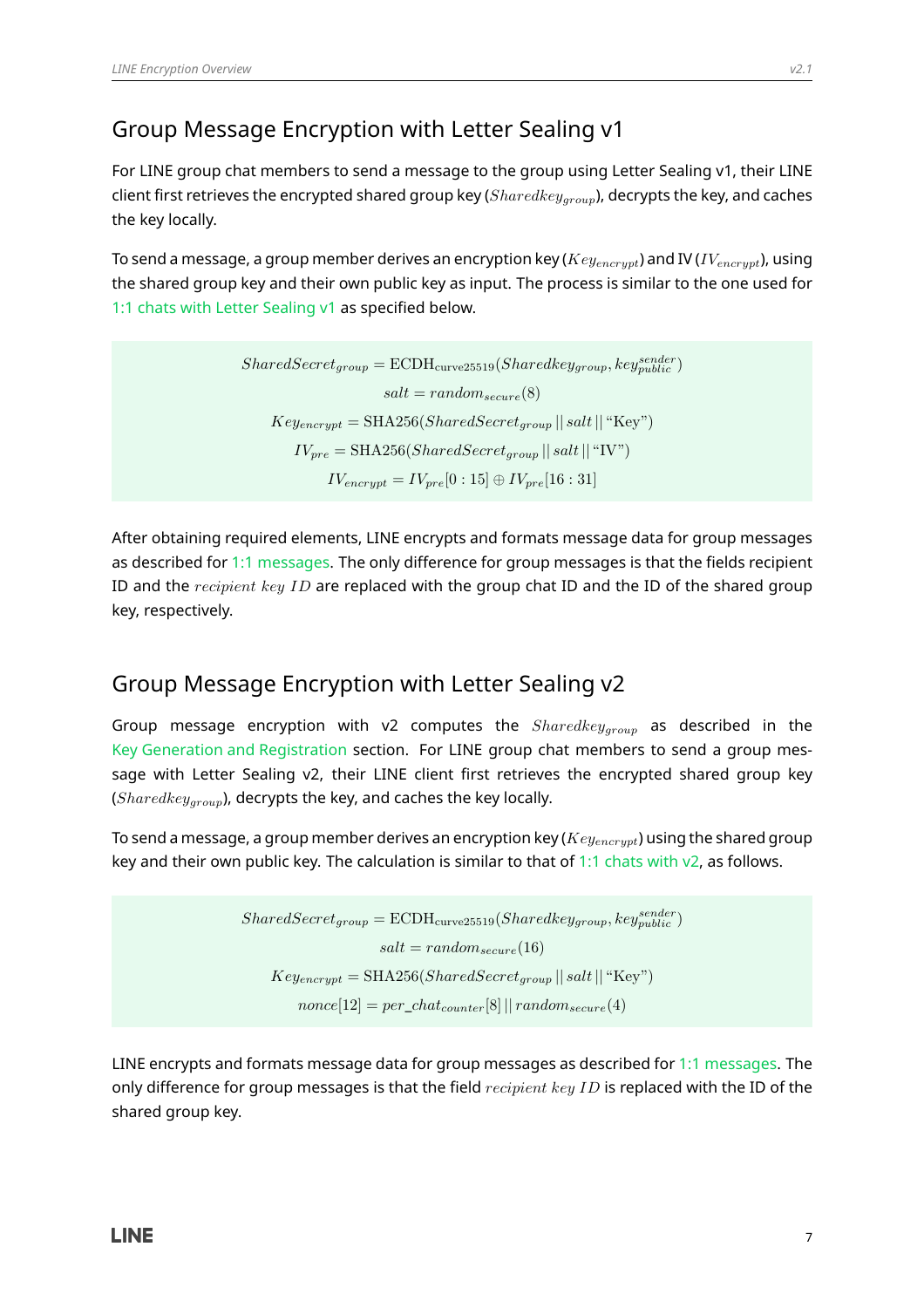## 1:1 VoIP Encryption

Letter Sealing is applicable not only on messages but on VoIP calls as well. Keys for encrypting VoIP traffic are obtained using the ECDH key exchange algorithm. The curve used in LINE's VoIP encryption protocol is secp256r1<sup>[7](#page-13-6)</sup>. LINE uses AES for symmetric encryption and HKDF $^{\rm 8}$  $^{\rm 8}$  $^{\rm 8}$  for deriving symmetric keys.

To start a call:

- 1. The caller generates a new ephemeral key pair and sends the pair to the callee as a part of the call request.
- 2. After the callee receives the call request, the callee generates own ephemeral key pair and sends the pair back to the caller.

User identity is guaranteed by LINE's signaling server which signs call set up messages.

*SharedSecret*  $=$   $ECDH<sub>seep256r1</sub>(EphemeralKey<sub>private</sub><sup>called</sup>, EphemeralKey<sub>public</sub>)$  $=$   $ECDH<sub>seep256r1</sub>(EphemeralKey<sub>public</sub><sup>called</sup>, EphemeralKey<sub>private</sub><sup>called</sup>)$ 

After both parties exchange keys, each party generates a master secret and derive a VoIP session key and salt as follows:

 $salt_{rx} = random_{secure}(16)$  $salt_{tr} = random_{secure}(16)$  $MasterSecret_{rr} =$  $\text{HMAC}_{\text{SHA256}}(\text{HKDF}_{\text{SHA256}}(\text{SharedSecret}, EphemeralKey^{caller}_{public}, EphemeralKey^{callee}_{public}, salt_{rx}))$  $MasterSecret_{tx} =$  $\text{HMAC}_{\text{SHA256}}(\text{HKDF}_{\text{SHA256}}(\text{SharedSecret}, EphemeralKey^{called}_{public}, EphemeralKey^{called}_{public}, salt_{tx}))$ 

 $MasterSecret_{rx|tx}$  and  $salt_{rx|tx}$  serve as the master key and master salt used to initialize SRTP<sup>[9](#page-13-8)</sup> and used to generate *audio*|*video*|*data*\_*srtp*\_*keyrx*|*tx*, respectively. Both audio and video media streams are encrypted using the <code>AES\_CM\_128\_HMAC\_SHA1\_80</code> crypto-suite $^{\text{10}}\text{.}$  $^{\text{10}}\text{.}$  $^{\text{10}}\text{.}$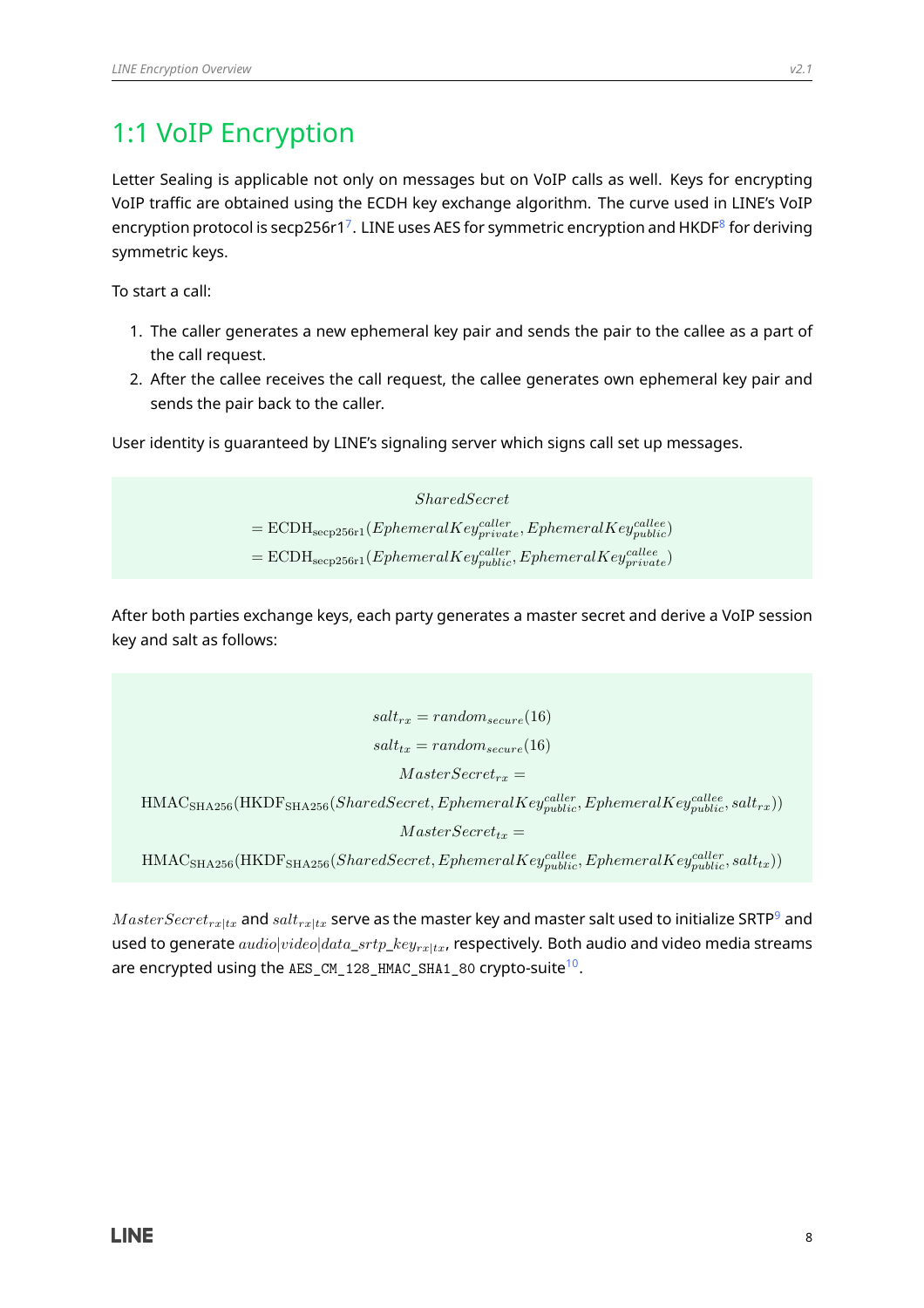*/* ∗ Audio SRTP Key ∗ */*  $audio\_strip\_key_{rx} = \text{HMAC}_{SHA256}$ <sup>("</sup>AUDIO",  $MasterSecret_{rx}$ )  $audio\_strip\_key_{tx} = \text{HMAC}_{\text{SHA256}}(\text{``AUDIO''}, MasterSecret_{tx})$ */* ∗ Video SRTP Key ∗ */*  $video\_strip\_key_{rx} = \text{HMAC}_{\text{SHA256}}(" \text{VIDEO}", MasterSecret_{rx})$  $video\_strip\_key_{tx} = \text{HMAC}_{\text{SHA256}}(\text{``VIDEO''}, MasterSecret_{tx})$ */* ∗ DATA SRTP Key ∗ */*  $data\_strip\_key_{rx} = \text{HMAC}_{\text{SHA256}}("\text{DATA}", MasterSecret_{rx})$  $data\_strip\_key_{tx} = \text{HMAC}_{\text{SHA256}}("DATA", MasterSecret_{tx})$ 

## <span id="page-12-0"></span>Conclusion

Messaging traffic between LINE clients and LINE servers is protected with forward-secure encryption, and both text messages and media streams in VoIP calls are end-to-end encrypted.

LINE's Letter Sealing protocol ensures that no third parties or LINE Corporation can decrypt private calls and messages between users; encrypted communication can only be decrypted by the intended recipient.